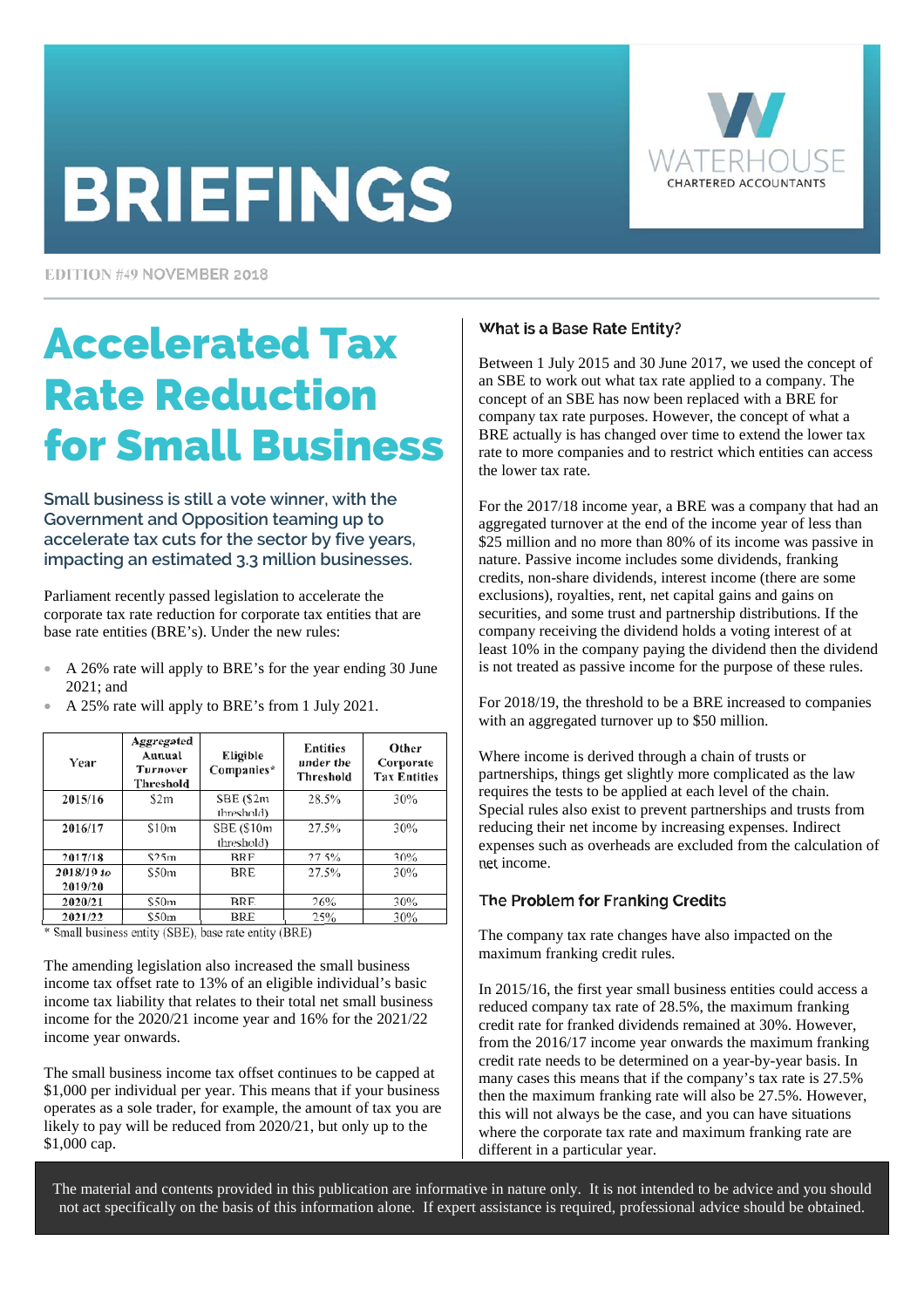

In some instances, a company will pay tax at 30%, but when it pays out the profits as a franked dividend the maximum franking rate will be 27.5%. The company may end up with surplus franking credits trapped in its franking account. This can lead to double taxation as shareholders will not necessarily receive full credit for the tax already paid on those profits by the company.

This problem will potentially become worse as the company tax rate becomes lower as some companies will have paid tax on profits at 30%, but will only be able to apply a 25% franking rate to dividends paid out in future years.

It will be important to look closely at this issue each financial year as there are some strategies that can potentially be applied to prevent franking credits being trapped in the company and minimise the incidence of double taxation.

### The New Rules for Gift Cards –What You Need to Know

**In Australia, around 34 million gift cards are sold each year with an estimated value of \$2.5 billion. On average, an estimated \$70 million is lost because of expiry dates.** 

Until recently, there was no national regulation for the minimum length of time a gift card should last. In late 2017, New South Wales introduced laws\* requiring a minimum three year expiry period for gift cards sold in that state and South Australia was in the process of enacting laws, but no uniform standard applied across Australia.

Applying from 1 November 2019, new laws are in effect that introduce a regime for the regulation of gift cards including:

- A minimum three year expiry period;
- Bolstering disclosure requirements; and
- Banning post-supply fees.

#### What Business Needs to Do

From 1 November 2019, businesses should ensure:

- **All gift cards have a minimum three year expiry period**  any existing gift card stock should be run down and production reviewed to ensure that once the new regime comes into effect, only compliant gift cards are issued.
- **Ensure disclosure requirements are met -** the expiry date or the date the card was supplied and a statement about the period of validity must be set out prominently on the gift

**Head Office** 

Suite 12 Level 3. Gateway Building 1 Mona Vale Road Mona Vale NSW 2103 **Sydney Office** 

Suite 802 Level 8 23 O'Connell Street Sydney NSW 2000

card itself. For example, if the supply date was December 2019, "Supply date: December 2019. This card will expire in 3 years," or "Valid for 3 years from 12/19". It is assumed that the card expires on the last day of the month where only the month and year are displayed. If the gift card does not expire, the card will need to clarify this by stating words to the effect of "never expires".

**Post-supply fees are not charged** - a post-supply fee is a fee that is charged reducing the value of the gift card such as administration fees for using a gift card. Post-supply fees exclude the fees that are normally charged regardless of how someone pays for a product or service. For example, booking fees, a fee to reissue a lost or damaged card, and payment surcharges.

A number of larger businesses have adopted a three year expiry period following the introduction of New South Wales laws. These include David Jones, Myers, Westfield, Rebel Sport, Coles and Dymocks. Other retailers have no expiry dates, including iTunes, JB Hi-Fi, EB Games, Woolworths and Bunnings. Generous expire periods are a point of difference when consumers are working out which retailers gift card to purchase.

#### What Happens if a Business Ignores the New Rules?

Once the new rules come into effect, if a gift card is supplied with less than a three year expiry period, the disclosure requirements are not met, or post-supply fees are charged, a penalty may be imposed of up to \$30,000 for a body corporate and \$6,000 for persons other than a body corporate. In addition, the ACCC has the ability to impose infringement notices. Each infringement notice is 55 units (currently \$11,500) for a body corporate and 11 units (currently \$2,420) for persons other than a body corporate.

#### What Happens if a Business Becomes Insolvent or is Sold?

The consumer's rights do not change if the business becomes insolvent or bankrupt. The consumer becomes an unsecured creditor of the business.

If a business changes owners, the new owner must honour existing gift cards and vouchers if the business was:

- Sold as a "going concern", that is, the assets and liabilities of the business were sold by the previous owner to the new owner; or
- Owned by a company rather than an individual, and the new owner purchased the shares in the company.

*\*Amendments to the NSW Fair Trading Act 1987 require that most gift cards and vouchers sold from 31 March 2018 have a three year expiry period. In addition, no post-purchase fees can apply to redeem the voucher (including activation fees, account keeping fees, balance enquiry fees, telephone enquiry fees and fees applied when a card is inactive or not being used). See [Fair](https://www.fairtrading.nsw.gov.au/buying-products-and-services/ways-to-pay/gift-cards-and-vouchers)  [Trading](https://www.fairtrading.nsw.gov.au/buying-products-and-services/ways-to-pay/gift-cards-and-vouchers) for more details.* 

T 02 8973 2222 admin@waterhouseca.com.au www.waterhouseca.com.au ABN 60 535 258 608

Liability limited by a scheme Explorery writted by a scribing<br>approved under Professional<br>Standards Legislation



Chartered Accountants